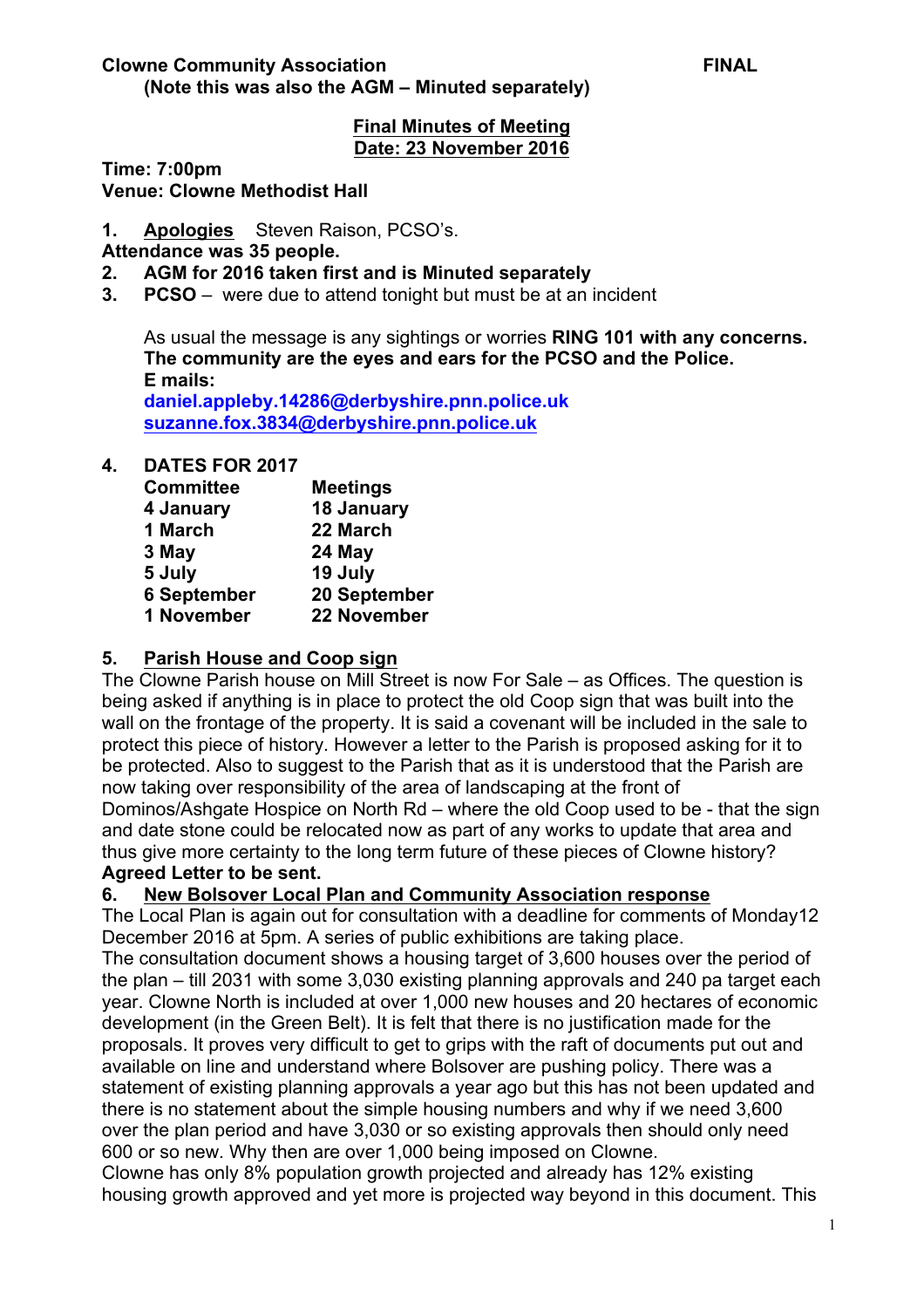is all about Bolsover balancing its numbers not about what is right for Clowne. We have infrastructure problems already and none of this is answered by the new document. None of the issues of principle that Bolsover Council themselves set out when they rejected Clowne North as a Strategic site option in 2012 have been answered in any way in this consultation document. These were issues including loss of good quality agricultural land, no connectivity into Clowne, impact on wildlife areas etc. In addition the plan shows an allocation for 500 houses at Clowne North beyond the plan period – with no justification. A Garden Village designation is blithely attached to Clowne North when in fact it cannot be such as this designation can only apply to a discrete separate settlement – not part of an existing settlement. There is a Sustainability Assessment on line to view as well as a whole host of other documents that Bolsover rely on as their case for the plan draft. They have another six months from now to prepare more evidence after this current consultation stage and then will submit the Draft Plan( mid 2017) for Examination prior to adoption and so at that point any objections we might still have would then go forward to the Inspector for Examination at Enquiry into the Draft Plan.

Commented that Harlesthorpe Dam is at risk from any potential development. The Dam is subject to regular inspection by Panel Engineers who have said that if there is ever talk about building below the dam say no. The water below the dam has nowhere to go, it cannot take any more water in this area.

NPPF- National Planning Policy Framework There are a series of these documents that set out for all Councils the national policies of Government that they must comply with including Economic and infrastructure provision, Environmental protection and pollution. None of this is in the Local Plan. Improvements to infrastructure should go hand in hand with any development. According to the Local Plan there is no need in Bolsover as a whole for more employment provision and yet they are proposing 20 hectares to be in Green Belt!.

3,600 new houses are all to be in Bolsover and Clowne. They have not accounted for existing developments being built now.

What happens to the Local Plan when boundary changes happen in 2020 if it becomes Bolsover and Dronfield?

And there is the risk of the Sheffield City Region take over.

In North East Derbyshire there are 5 Neighbourhood Plans – they have encouraged them. They listened to the community – this gives control over development proposals. Ashover and Dronfield have a Neighbourhood Plan. Dronfield have a housing target of only 285 homes and some are already covered by existing approvals!

Why by comparison has Clowne got so many- we are not dissimilar towns.

#### HS2- High Speed Rail- this is not reflected in the plan?

The route of this has changed and has just been issued

Main route is west coast through Crewe to Manchester and Glasgow/Edinburgh. The east coast route stops at Newcastle . Where previously it ran along Stavely/Renishaw valley straight through the Sitwell Arms it now runs alongside the M1 from bottom of Bolsover hill across Shuttlewood and across the M1 to cross the other side of Barlborough immediately alongside the Dusty Miller Pub then follows up M18. Route through Chesterfield / Sheffield not decided yet. A maintenance depot at Staveley is to get access via disused Greenway route- DCC owned line.

Councillor Duncan McGregor Bolsover DC has apparently commented that "people will love the gentle curve"!

Infrastructure Impact?

If there are 100 new houses pa in Clowne then that is an extra 200 cars per yearwhere will they shop and where will they park. Again we are a 21<sup>st</sup> century town with a 19th century road system.

Agricultural Land loss and need for future food production is not featured.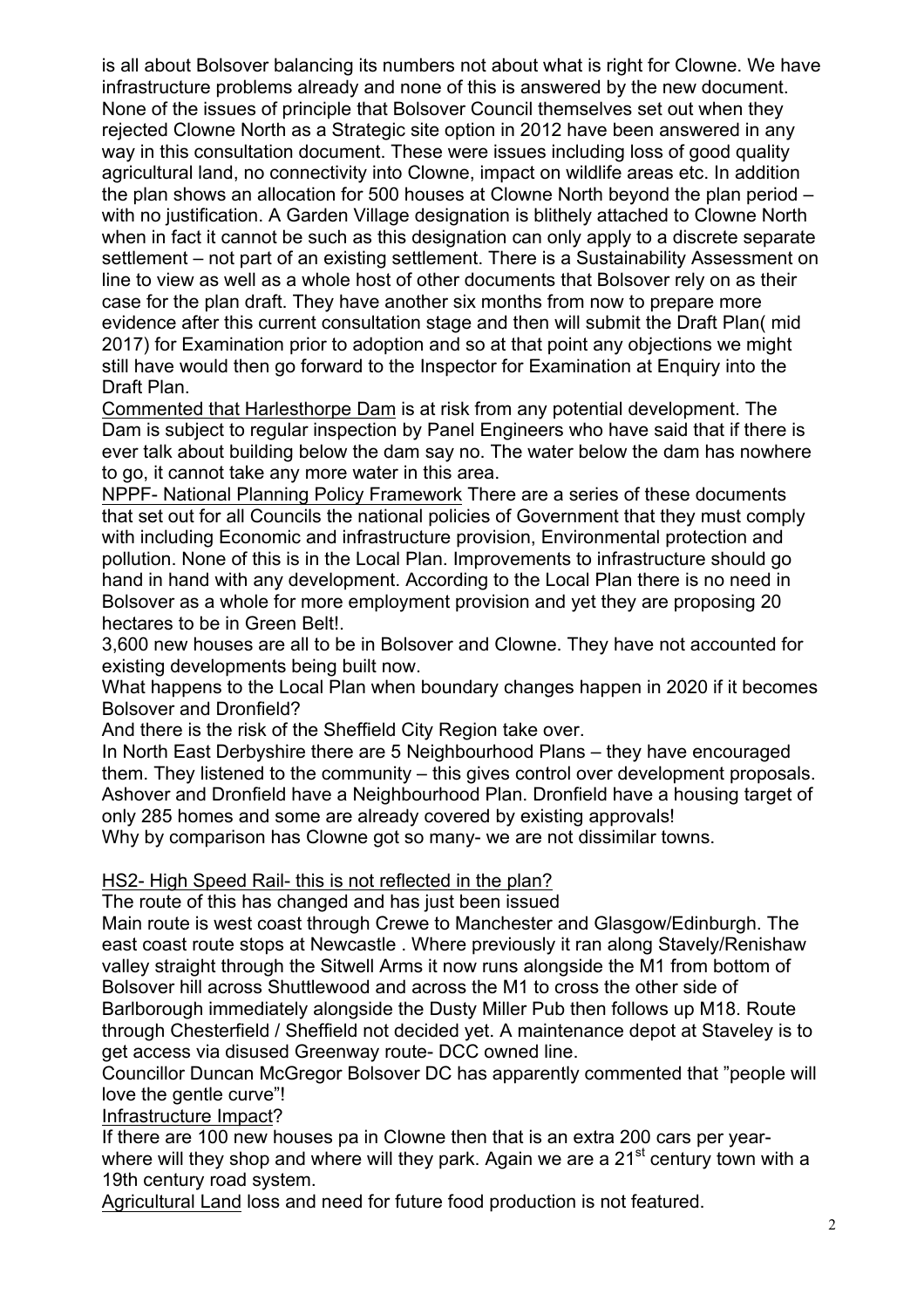Agricultural is a national priority

National NPPF has it as important

Housing Bill / Act July – any Local Plan has to encourage small agricultural enterprise in their area. How can that be happening here when we are losing the very land such businesses would rely on?.

Q. Asked

What happens from the extra money that Bolsover Dc are getting from the housing growth fund to make Clowne a better place?? Were told this would be selfish and that the money goes Borough wide. The plan says B and C options picked because they are the most sustainable but this is not defined in the document. It is left to elsewhere in a separate sustainability assessment to explain this.

Green Belt.- it says there is a precedent elsewhere for the use of Green Belt land and it plays down the grade of agricultural land quality- as though its not the best.

Car Park for the village?- contributes to minimising need to travel by car to services by sustainable modes of transport to places of employment and services. Outlined a lack of bus services and how do you get people out of cars.

Conservation Area is on the At Risk Register.

Regeneration Display in Chapel some months ago – but it was not a locally based company and so not understanding local perspectives nor well grounded in reality of local potential and reality.

Comments Notes Circulated for Association Members to fill in and Inform our submission.

**CLOWNE NORTH strategic proposal- Voted and all but 2 people against it. Agreed that the Association is not supportive of this proposal and the comments to Bolsover DC should be framed against it . Delegate comments to the nominated group to submit by the deadline of 12 December. New Bolsover Local Plan – Association Cttee/Forum**

These people volunteered to be the Association group looking at this:

Eric Blackwell, Dave Hewitt, Simon Nissenbaum, Paul Mangle, Steven Raison, Allan Bailey, Greg Lindley.

Greg/ Others to contact BDC Planning about consultation to confirm understanding.

# **7. Councillor Anne Western presentation**

# **Street Lighting**

The street lights will not go out in Clowne. The Conservatives were consulting with villages and some said yes to this idea and they were switched off at night. Labour have invested in LED lighting which is more energy efficient and plan for changes over the next two years. And now they wait for failures and respond to these to replace with new LED's rather than automatically replace bulbs that are still working ok. This saves money - as of 15 November some 5,000 have been installed- 6% of the system and these have saved around £400,000 pa.

# **Gritting**

No changes or cut backs to gritting have taken place in the last 3 to 4 years. DCC have invested in new vehicles. The routes are the same as before- prioritised routes. Q. Gritting bins are these cut back? There was one at Mitchell Street corner near ramp?

A There is no policy to remove them – Anne will check this location.

Q. Why aren't lamps solar powered?

A again Anne will check.

Q Why don't DCC insist on solar panels on all new houses?

A The planning rules are a District Council matter – But Anne agrees that this should be generally included in all policy. We need a Local Plan with the relevant policy in to drive this.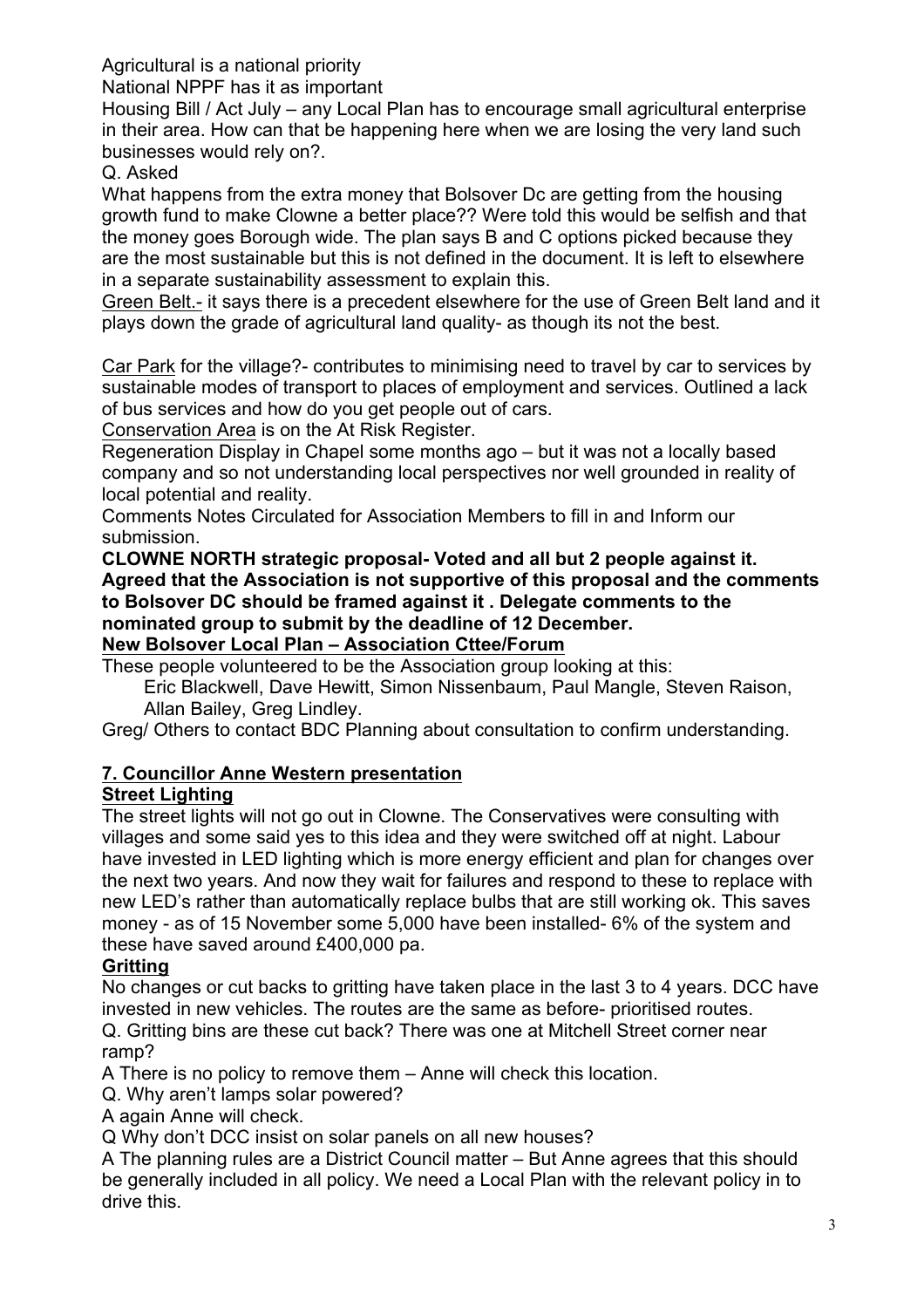County Council don't direct Planning or Housing. But, the County has surplus land and it can sell it off for housing where appropriate. They have now set up a development company and they do now do development through this route. So on a brownfield land site they will build houses to lifetime standards and to best practice standards. Q Kids from schools have anti-social behaviour, this tends to be youths on bikes going into shops and being a nuisance. Allan has been in touch with the new Police and Crime Commissioner and highlighted this issue. It is hoped that the PCSO can be about on foot.

Q. Pelican Crossing Please ??

Q. Pavements are not Gritted ??

## **Barton Street Bridge/ Ramp**

There are still fencing off of sections to be done- where the steps are not complete for instance.

Allan Bailey has recovered an old Midland Rail cast iron sign from the site and intends to get this mounted on a plinth on the old bridge abutment near the ramp – it has a date of 1893.

The rail line project will take several years and DCC hope to do this in phases. Made sure the centre was started first in Clowne because of the access problem of the bridge. Work contracted with Pugh Lewis – will review contract and money available and hope to get the steps completed soon.

Q.? HS2 Maintenance line on the Greenway?

HS2 will be down to money nationally and work will be there till 2033 Hope it will bring jobs to the area with a maintenance depot at Staveley. But the downside is the loss of property that will inevitably follow the chosen route for the new HS2 line.

The County council is involved with HS2 and will work with them on impacts and effects/adjustments. They hope that as a CC they can minimise the disruption but cannot hope to stop it. And national economy will decide at the end of the day the resource available and the economics.

## **Council Funds for Need**

The County Council have funds for certain places with challenges. The North of Clowne is one of places- with few facilities in the north of Clowne - Wilson Ave area. They are asking people what are the priorities? Access is currently flagged up as an issue. Crossing Creswell Road is dangerous.

## Infrastructure

Q? How can Clowne accommodate/ cope with the pressure of new homes? Drains on Mitchell Street blocked and damage to property. Very little drain clearing maintenance? How often is this done? And at the bottom of Church Street?

Q. Crossings at The Edge?

Q. We were promised a crossing and mini roundabout – is it to be done.

A If it was a planning condition it should be chased up

Q. Also seats that were removed on Mansfield Road?

On a positive note the gully at Station Road has worked and Derbyshire work has cleared it out so that now the stream here is free flowing.

A The culvert under Station Road had a right angle turn and had never been cleaned out apparently so it is good that this has resolved this issue.

Q. how much input has DCC highways had into the Local Plan – in respect of infrastructure concerns and the ability to cope of the road system.

A DCC hope that Bolsover Planners are aware of the issues and that they are getting the right views. DCC are a statutory consultee..

Q. Can DCC Cabinet Member for transport Read the Plan and comment on it about the lack of public transport?

A. Anne hopes it will be influenced. Anne is still pressuring on buses and the routes to Chesterfield from Clowne. It isn't running frequently enough. But the world has